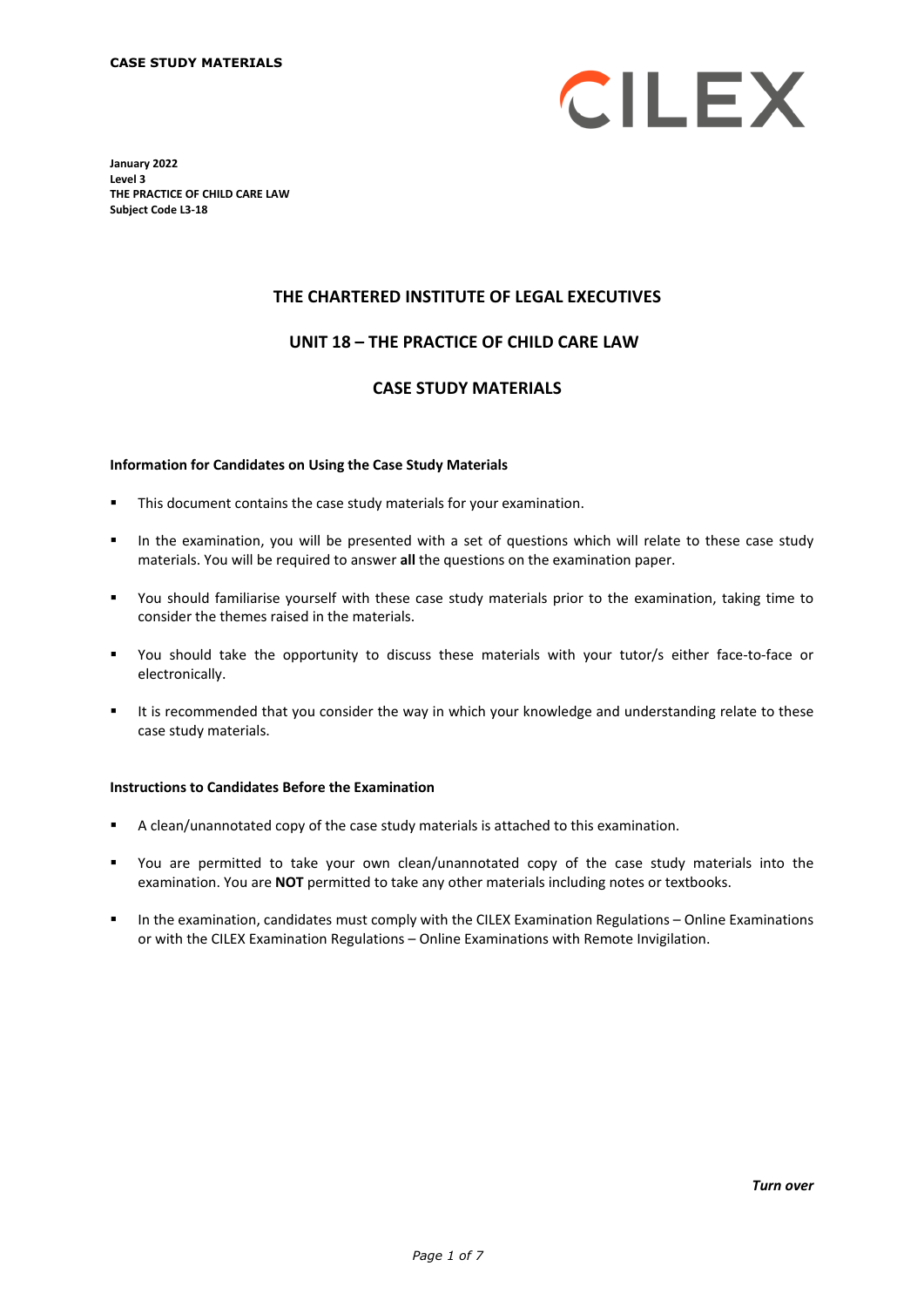#### **CASE STUDY MATERIALS**

# **ADVANCE INSTRUCTIONS TO CANDIDATES**

You are a trainee lawyer working within Kempston County Council Legal Services Department. You have recently started working with the child protection lawyers in the department.

Your supervising solicitor has allocated some case files to you. She has instructed you to draft responses to the issues raised, ready for meetings with relevant personnel. The documents are as follows:

| Document 1 | Note of telephone conversation re Isha Lalli                                    |
|------------|---------------------------------------------------------------------------------|
| Document 2 | Email from Leroy McKay, Duty Social Worker, re Isha Lalli                       |
| Document 3 | Email from Natasha Deeley, Social Worker, re Baby A                             |
| Document 4 | Email from Natasha Deeley, Social Worker, re Tom Roberts                        |
| Document 5 | Email from Natasha Deeley, Social Worker, re Harriet Prince and Oscar<br>Prince |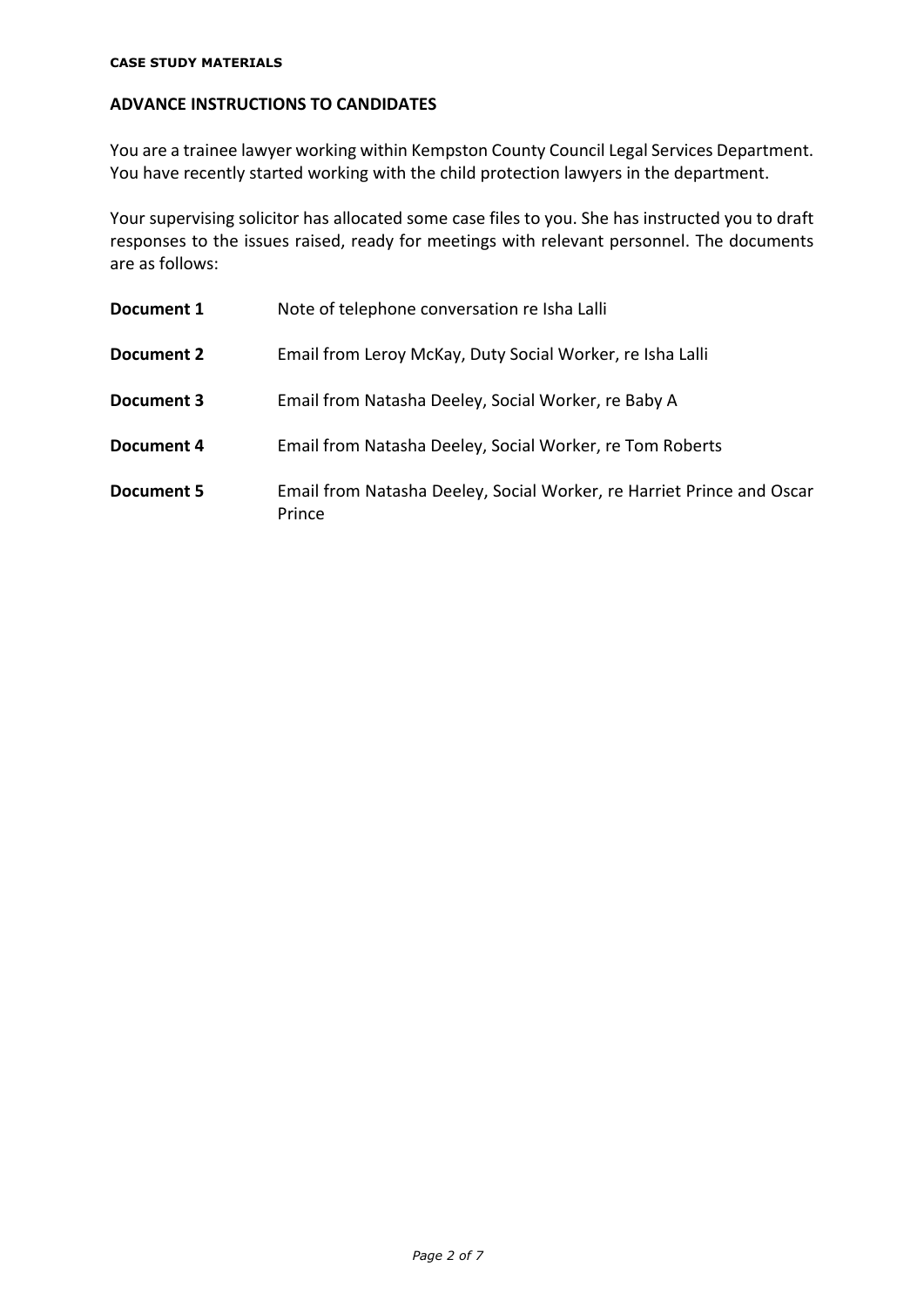#### **NOTE OF TELEPHONE CONVERSATION**

**Caller:** PC Aneesha Singh, Kempston Police **Call handler:** Leroy.mcKay@kempston.gov.uk **Date:** 23 January 2022 **Subject:** Isha Lalli

#### **Isha Lalli (DOB 7 July 2020)**

PC Singh called to report that she and a colleague had responded to an emergency call from Laura Clarke. Laura was concerned about her neighbour, Baljeet Lalli, and Baljeet's young daughter, Isha.

Baljeet is a single parent. She became pregnant while at school and was disowned by her family. She was provided with accommodation and support by Kempston County Council and has been visited regularly. Concerns were raised about her parenting of Isha, and support measures have been put in place. However, these measures do not appear to be producing the outcomes required.

Laura Clarke reported that she last saw Baljeet on Friday night at 7pm. Baljeet told Laura that she was going to meet a few friends for a couple of hours to celebrate her 18th birthday. Baljeet said that a friend was going to look after Isha for her.

However, by Sunday evening Baljeet had still not returned, and Laura could hear a child crying in the flat. Laura Clarke phoned the police to report the situation and the police attended. They found Isha in her cot. She was surrounded by feeding bottles and the remnants of some biscuits. Her clothing and her bedding were all soiled.

PC Singh took Isha to Kempston University Hospital for a health check. Isha was dehydrated, and the hospital advised that she will need to stay for several days.

We will have to plan what action now needs to be taken.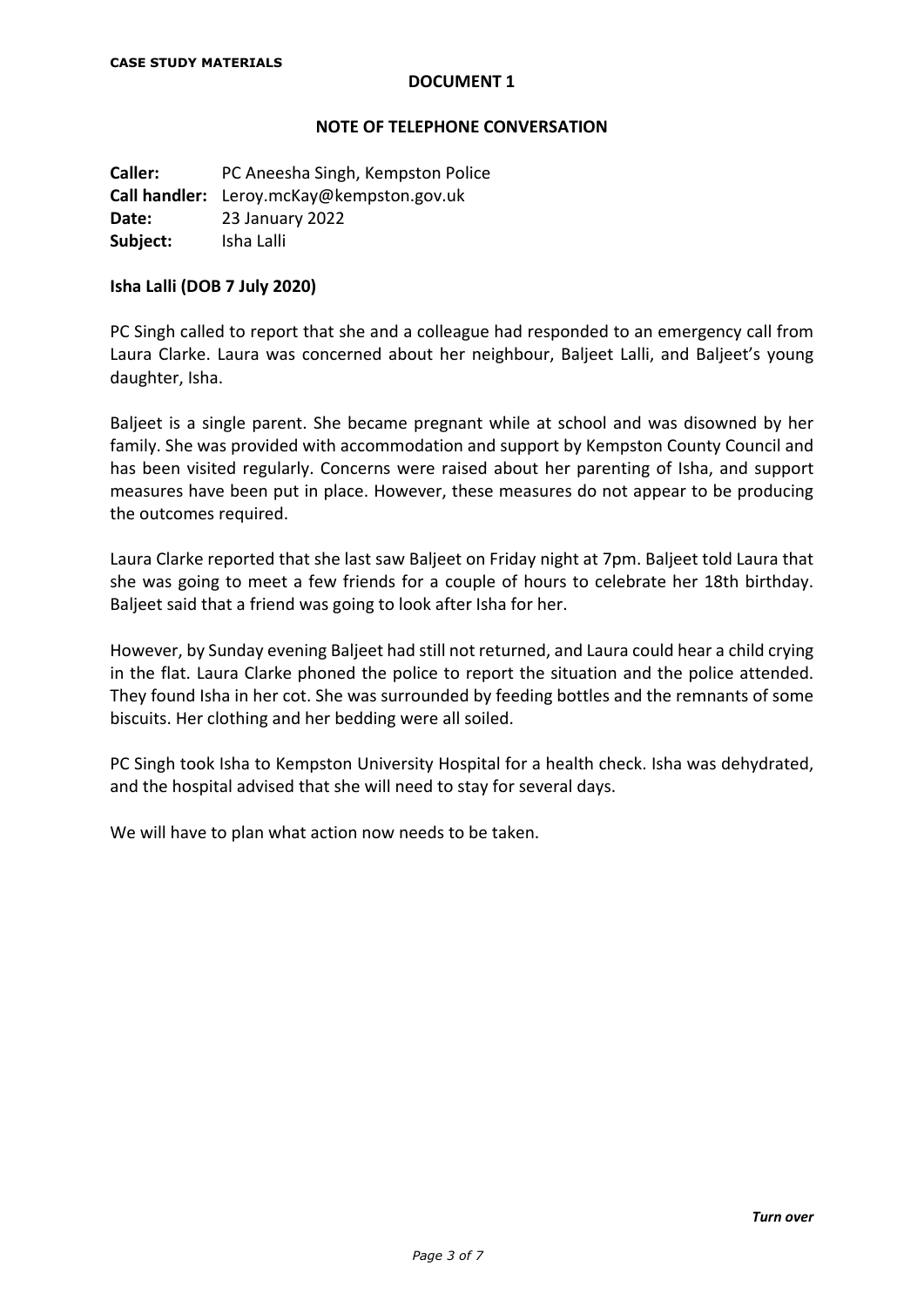#### **EMAIL**

**From:** Leroy.mcKay@kempston.gov.uk **To:** a.traineelawyer@kempston.gov.uk **Date:** 25 January 2022 **Subject:** Isha Lalli

#### **Isha Lalli (DOB 7 July 2020)**

I am forwarding a Note of Telephone Conversation **[Document 1]** re Isha Lalli for your information.

I have just been informed by the police that Isha's mother, Baljeet Lalli, has been arrested in the Birmingham area. She has been accused of attacking a woman with a broken bottle and of causing serious facial injuries. Police are currently questioning her about this allegation.

When Baljeet was asked about Isha, she said: 'My friend let me down at the last minute. But after 18 months of looking after Isha on my own, I just had to get out and celebrate my birthday. I made sure she was OK. I left her with plenty of food and drink, and I left the TV on to keep her company.'

We have been supporting Baljeet since the birth of Isha. A child protection plan was put in place, but Baljeet has not been easy to work with. She insisted on keeping Isha and caring for her, and initially appeared to be coping well. But more recently, concerns about her level of parenting have been identified.

Baljeet is quite immature and is clearly missing enjoying life as her friends do. She has failed to grasp the importance of feeding Isha the right sort of food, and her standards of hygiene have fallen.

At our last review at the beginning of the month, it was decided that unless the situation improved, further action would have to be taken. A letter before proceedings was sent to Baljeet, and I visited her to ensure that she understood the seriousness of the position. She promised that she would follow our advice, as she did not want to lose Isha.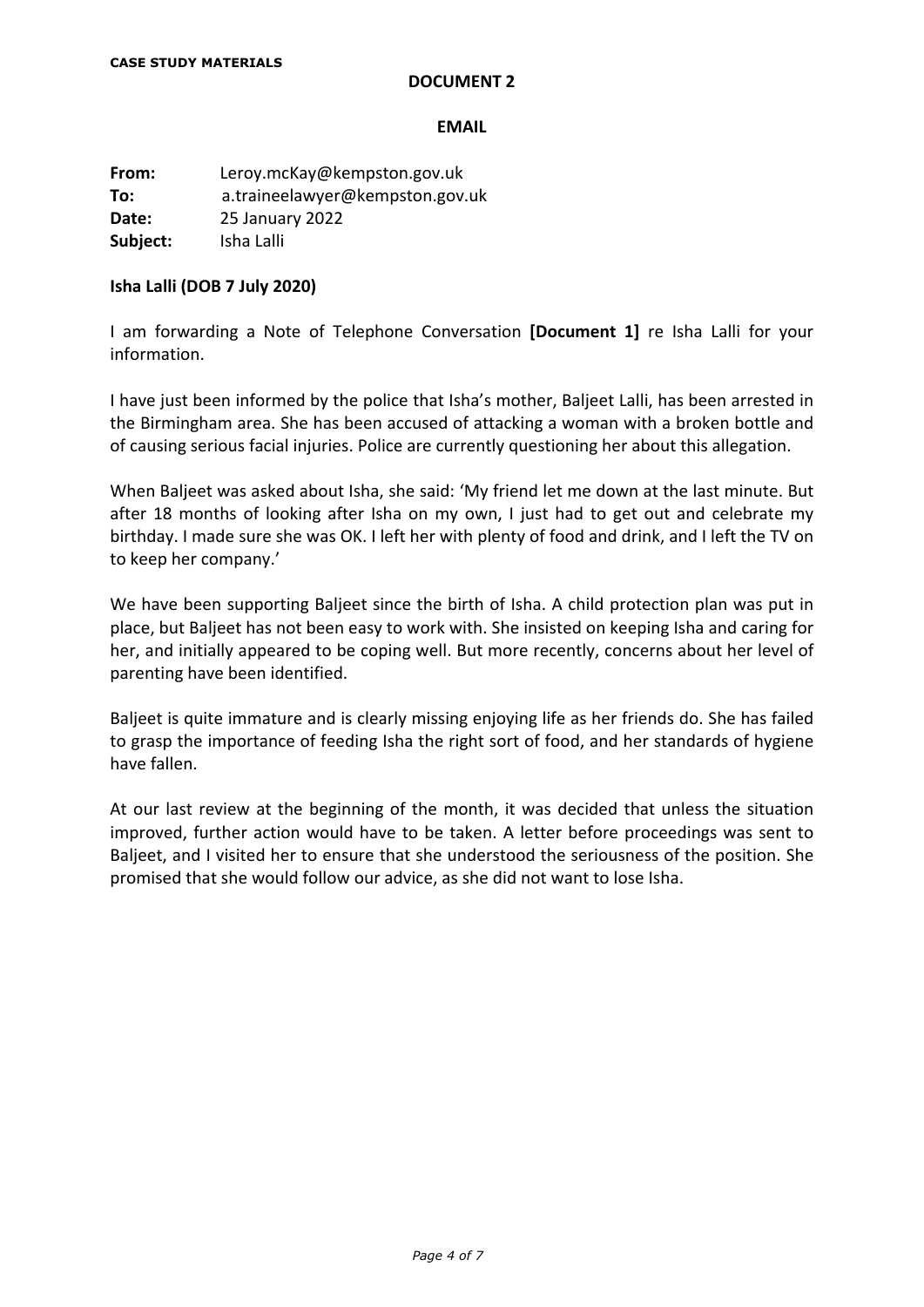#### **EMAIL**

**From:** natasha.deeley@kempston.gov.uk **To:** a.traineelawyer@kempston.gov.uk **Date:** 14 January 2022 **Subject:** Baby A

Baby A was found in Kempston Country Park on 13 September 2021 by a couple walking their dog. He was wrapped in a blanket and was inside a cardboard box.

He was taken to Kempston University Hospital for health checks and was then placed with a foster carer, while the police made enquiries to find his parents.

Despite an extensive campaign in the media and other enquiries, his parents have not been identified.

At a recent meeting to discuss Baby A, it was agreed that it would be in his best interests for a permanent solution to be put in place. In his case, given that he is very young, it was agreed that adoption is the most appropriate solution.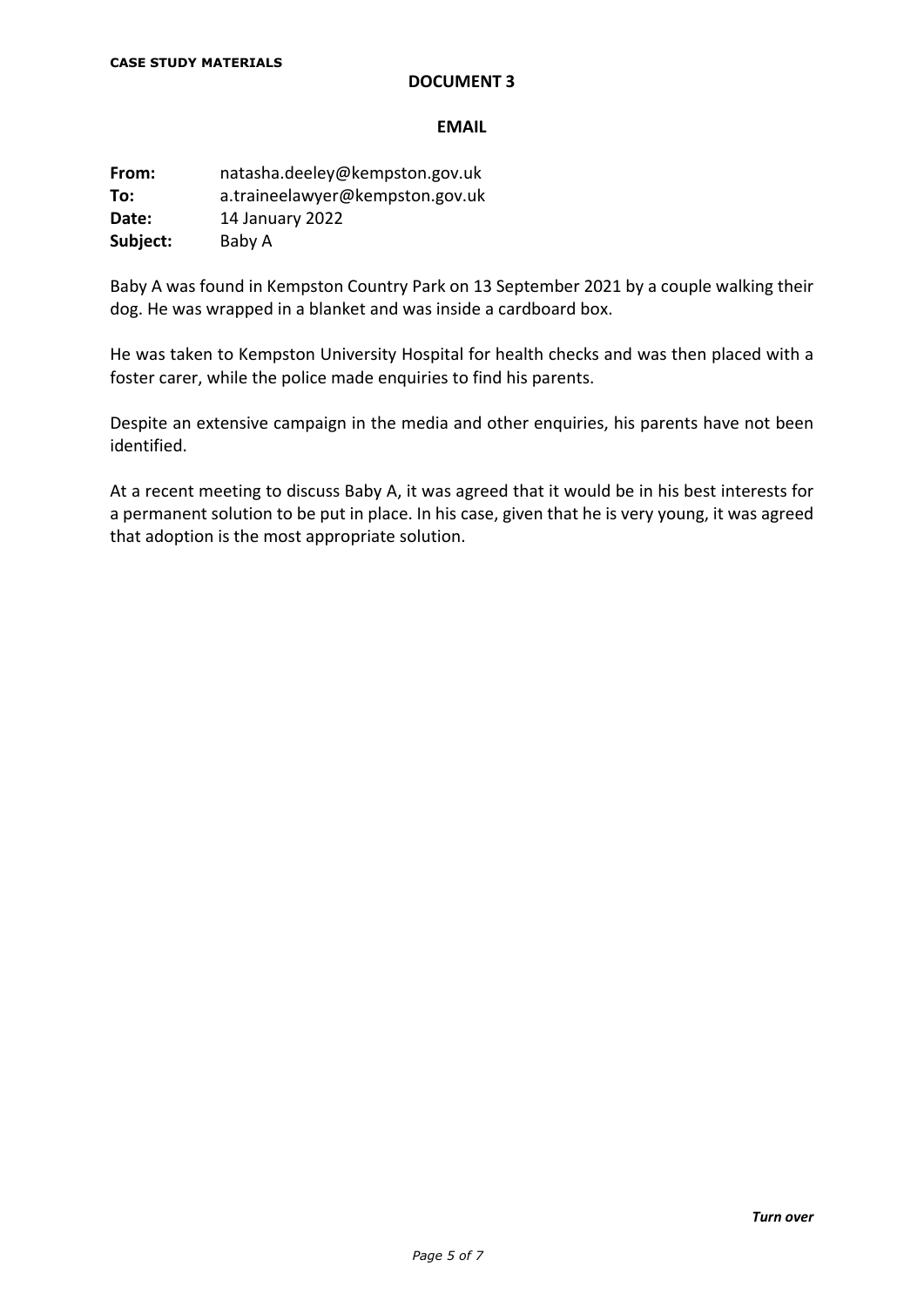#### **EMAIL**

**From:** natasha.deeley@kempston.gov.uk **To:** a.traineelawyer@kempston.gov.uk **Date:** 25 January 2022 **Subject:** Tom Roberts

## **Tom Roberts (DOB 12 April 2016)**

I have just received a telephone call from Kempston Parva Primary School, raising concerns about Tom Roberts. Tom recently transferred to the school from The Valley School, Bedford, when his family moved to Kempston Parva. Tom is the son of Donna and Craig Roberts. He has a younger brother, Sam, who is now just over 1 year old.

Donna suffers from mental health issues and was treated for serious postnatal depression after both births. As a result, she did not bond with either child. Her mother, Gloria, stepped in to help after Tom's birth, but was unable to help with Sam.

After Sam's birth, Craig gave up work to care for the family. Six months ago, Donna's condition deteriorated. She is currently undergoing treatment in a psychiatric hospital.

Craig found managing the boys was very time consuming, and so travelling to visit Donna was difficult to organise. He put in a request to the local authority for a home to be found for him closer to Donna and, last month, he and the boys moved to Kempston Parva. This also involved Tom moving to Kempston Parva Primary School.

Tom's behaviour is causing concern for his teachers, because he regularly has anger tantrums. The staff are concerned for his safety and that of other children around him.

The head teacher, Martin Smith, has had several meetings with Craig. Martin Smith has also consulted an educational psychologist and, as a result, has put in place a number of strategies, with the aim of managing Tom's behaviour.

Matters came to a head yesterday, when Tom had a very serious tantrum. Martin Smith contacted Craig and told him that he would have to collect Tom and that Tom would be excluded until the school had reviewed its position. Martin Smith has indicated that it is likely to take a period of time to resolve matters and to implement remedial measures.

I have also spoken to Craig, who is very upset. He is already having to manage caring for Sam, and also has to care for Tom and to home school him. Craig is committed to his children and wants the best for them, but is finding life as a single parent in a new location very difficult.

Craig feels that a key factor contributing to Tom's poor behaviour is the number of changes in his life that Tom has faced. Craig wants solutions, but says that he cannot deal with Tom on his own. He feels that the school has let Tom down and has not done enough to provide support. He is concerned that the exclusion will have a serious impact on Tom's educational development at a key time in his life.